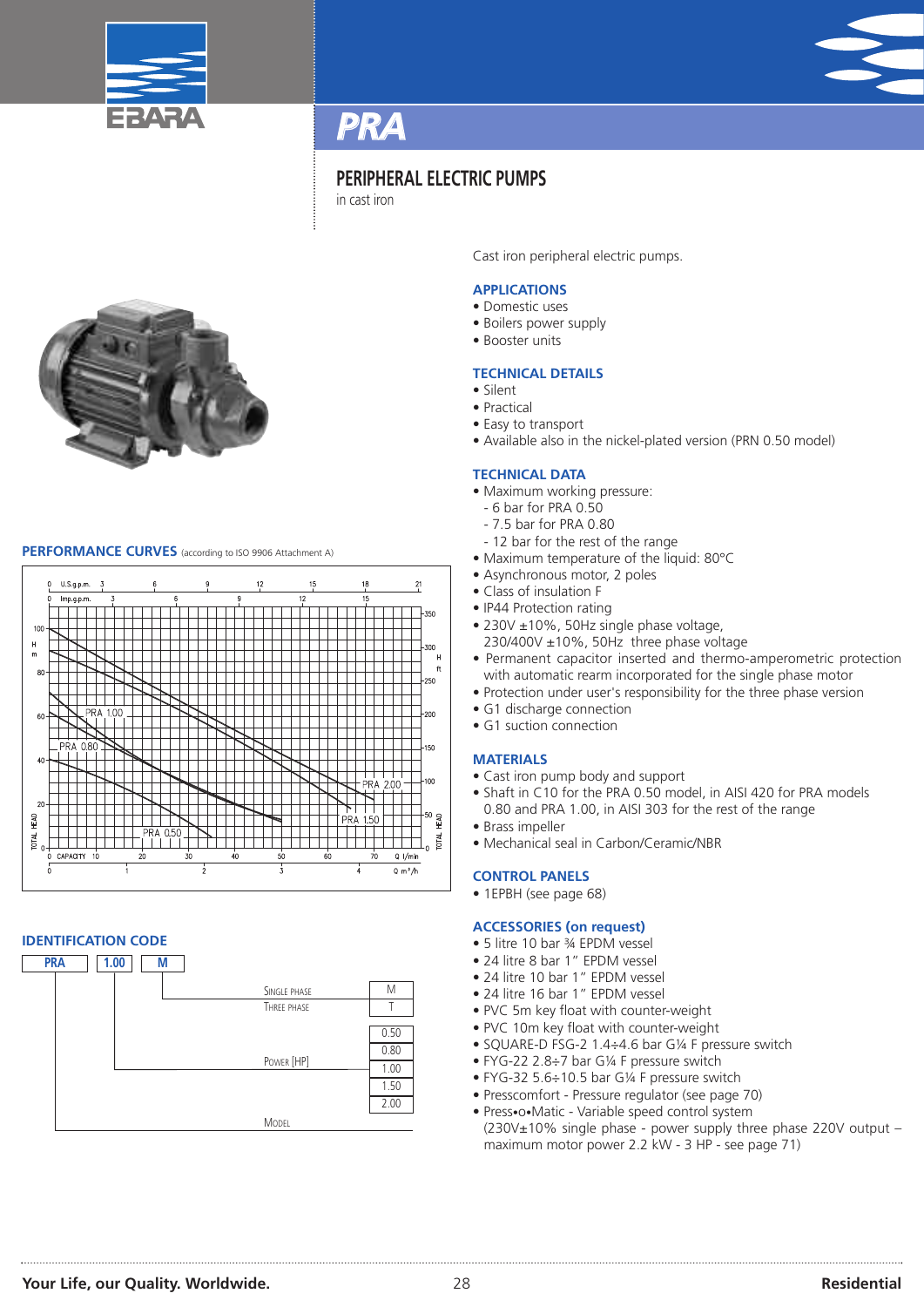



# *PRA*

# **PERIPHERAL ELECTRIC PUMPS**

in cast iron

# **PERFORMANCE TABLE**

| Model             |                   |      |              |             |      |      | Q=Flow rate |      |      |      |             |      |
|-------------------|-------------------|------|--------------|-------------|------|------|-------------|------|------|------|-------------|------|
| <b>230V</b>       | 230/400V          |      |              | <i>Vmin</i> |      |      |             | 20   | 35   | 50   | 65          | 70   |
| single phase      | three-phase       | [HP] | [kW          | $m^3/h$     | 0,3  | U.b  | 0,9         | ,2   | Ζ,   |      | 20          | 4,2  |
|                   |                   |      | $H=Head$ [m] |             |      |      |             |      |      |      |             |      |
| <b>PRA 0.50 M</b> | <b>PRA 0.50</b>   | U,J  | J.37         |             | 37,0 | 33,3 | 28.         | 23,  | 5,0  |      |             |      |
| <b>PRA 0.80 M</b> | <b>PRA 0.80 T</b> | 0,8  | U,6          |             | 56,0 | 50.7 | 45,         | 39,8 | 25,0 | 12,0 |             |      |
| <b>PRA 1.00 M</b> | <b>PRA 1.00 T</b> |      | 0.75         |             | 62,0 | 54,4 | 47,0        | 40,4 | 24,3 | 13,0 |             |      |
| <b>PRA 1.50 M</b> | <b>PRA 1.50 T</b> |      |              |             |      | 81.0 | 76,9        | 71,9 | 55,8 | 37,9 | 18,0        |      |
| <b>PRA 2.00 M</b> | <b>PRA 2.00 T</b> |      | . .          |             |      | 88,0 | 82,9        | 77.0 | 59,8 | 43,3 | 27.4<br>، ے | 22,0 |

# **DIMENSIONS**



# **DIMENSIONS TABLE**

| <b>Model</b>             | Dimensions [mm] |       |       |                 |      |  |      |    |                |                |                          |           | <b>Weight</b> |     |     |              |        |    |   |              |
|--------------------------|-----------------|-------|-------|-----------------|------|--|------|----|----------------|----------------|--------------------------|-----------|---------------|-----|-----|--------------|--------|----|---|--------------|
|                          | A               |       |       |                 |      |  |      | H1 | H <sub>2</sub> | H <sub>3</sub> | <b>H4</b>                | M         |               |     | Ν1  |              |        |    |   | [kg]         |
| <b>PRA 0.50M</b>         | 130             | 263,5 | . 48. | I Ü             |      |  | 143  | 63 | 80             |                | 160                      | 100       |               | 100 | 20  |              | PG     | 69 |   | d,c          |
| <b>PRA 0.50T</b>         | 130             | 263,5 | 48.5  | 10              |      |  | 143  | 63 | 80             | 149.5          | $\overline{\phantom{a}}$ | 10C       | ۷ź            | 100 | 20  | 18.5         |        | 69 |   | o,c          |
| <b>PRA 0.80M</b>         | 130             | 290,5 | . 59  |                 | 53,8 |  | l bi |    | 90             |                | 178                      |           | 25            |     | 35  | $\sim$<br>22 | PG     | 69 |   | 9,2          |
| <b>PRA 0.80T</b>         | 150             | 290,5 | . 59. |                 | 53,8 |  | l bi |    | 90             | 167.5          | $\overline{\phantom{a}}$ |           | 25            |     | 35  | 122          |        | 69 |   | ے ، ب        |
| <b>PRA</b><br>.00M       | 150             | 290,5 | .59   |                 | 53.8 |  | l b  |    | 90             |                | 178                      |           | 25            |     | 135 | 122          | PG     | 69 |   |              |
| PRA <sub>1</sub><br>.007 | 150             | 290,5 | 59,   |                 | 53,8 |  | 16   |    | 90             | 167,5          | $\overline{\phantom{a}}$ |           | 25            | 112 | 35  | 122          |        | 69 |   | ، ب          |
| <b>PRA</b><br>.50M       | 162             | 330.5 | 188   |                 |      |  |      | 80 | 95             |                |                          | .24       | 28            | 125 | 52  | 144          | ħ      | 88 |   | $\sqrt{4.5}$ |
| PRA 1<br>.50T            | 162             | 330,5 | 188   | $1\overline{2}$ |      |  | 175  | 80 | 95             | 186,5          | $\overline{\phantom{a}}$ | 124       | 28            | 125 | 152 | 144          |        | 88 | u | 14,5         |
| <b>PRA 2.00M</b>         | 162             | 330,5 | 188   |                 |      |  |      | 80 | 95             |                |                          | <b>24</b> | 28            | 125 | 52  | 144          | PG13.5 | 88 |   | 15,8         |
| <b>PRA 2.00T</b>         | 162             | 330.5 | 188   |                 |      |  |      | 80 | 95             | 186,5          | $\overline{\phantom{a}}$ | 124       | 28            | 125 | 152 | 144          |        | 88 |   | 15.8         |

# **SECTIONAL VIEW**